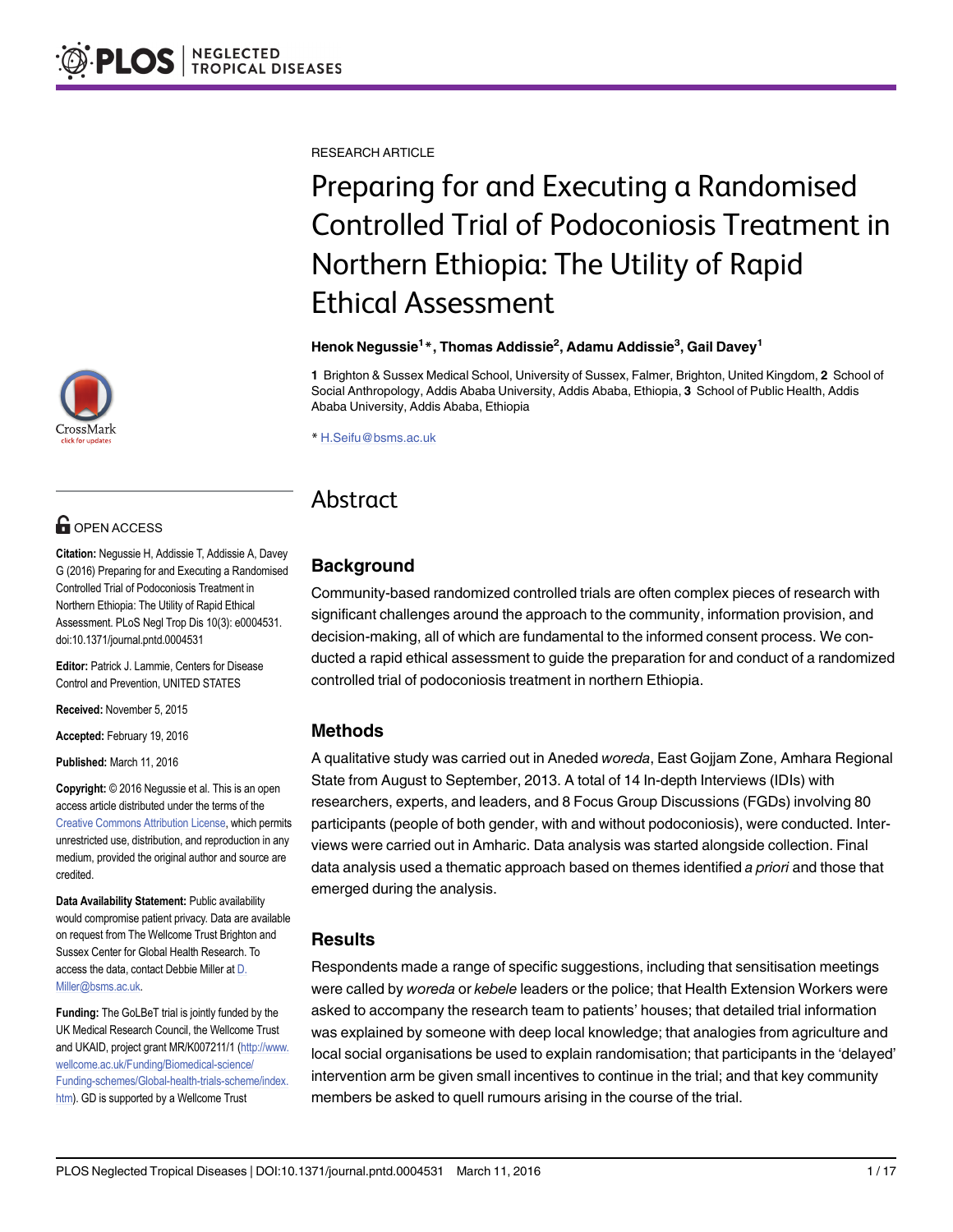<span id="page-1-0"></span>University Award (091956), and HN by a University of Sussex Chancellor's International Studentship. The funders had no role in study design, data collection and analysis, decision to publish, or preparation of the manuscript.

Competing Interests: The authors have declared that no competing interests exist.

### Conclusion

Many of these recommendations were incorporated into the preparatory phases of the trial, or were used during the course of the trial itself. This demonstrates the utility of rapid ethical assessment preceding a complex piece of research in a relatively research-naive setting.

### Author Summary

Community-based randomised controlled trials in developing countries, especially in settings with no research experience, are faced with significant challenges around approaching the community and obtaining informed consent. We conducted a Rapid Ethical Assessment, a simple and quick qualitative technique involving interviews and focus group discussions with researchers, experts, community leaders, and community members of both gender, with and without podoconiosis, the condition being studied. We aimed to explore optimal methods to provide information about the trial and approaches to the consent process preferred by the community. Overall, suggestions were grouped into five domains: approaching patients, information provision and comprehension, decision making, constraints to participation and ways of explaining randomisation and the control group. These recommendations were used to design the information sheet and consent form and to make other changes before and during the trial. This study highlights the utility of rapid ethical assessment prior to clinical trials involving complex procedures and concepts.

### Introduction

The Informed Consent (IC) process is a mandatory requirement in clinical research, and its relevance and specifications are clearly outlined in international, legal and ethical guidelines such as the Nuremberg Code[\[1\]](#page-15-0), The Declaration of Helsinki[\[2](#page-15-0)], The Belmont Report[[3\]](#page-15-0) and The Council for International Organizations of Medical Sciences (CIOMS)[[4\]](#page-15-0). IC describes a process in which an individual voluntarily agrees to participate in a research study after the purpose, risks and alternatives have thoroughly been described. The ethical principle of Respect for Persons identifies the consent process as containing three key elements: the provision of information, comprehension of information, and voluntary participation  $[3]$  $[3]$ . Researchers are required to provide potential participants with sufficient information about a trial. This should include the study objectives, design and procedures to be followed, identification of procedures which are experimental, risks and benefits of participation, expected duration of the study, their rights as participants, a disclosure of alternative courses of treatment, extent of confidentiality of records, and an explanation of whom to contact for questions about the research and research subjects' rights. Potential participants must be allowed adequate time to make a voluntary and informed decision about participation. Provision of information in a language prospective participants are capable of understanding is critical in obtaining genuine informed consent before they are enrolled in a trial  $[4-5]$  $[4-5]$  $[4-5]$ .

Comprehension of information provided about the research influences the decision to participate in a scientific investigation. Many factors shape approaches to implementing informed consent, including the nature and cultural context of the study[[6\]](#page-15-0). Studies have shown that information provided in information sheets and informed consent documents may be completely alien to potential participants. For example, differences between research and free treatment or aid and randomisation may be difficult for participants to understand $[7]$  $[7]$ . In low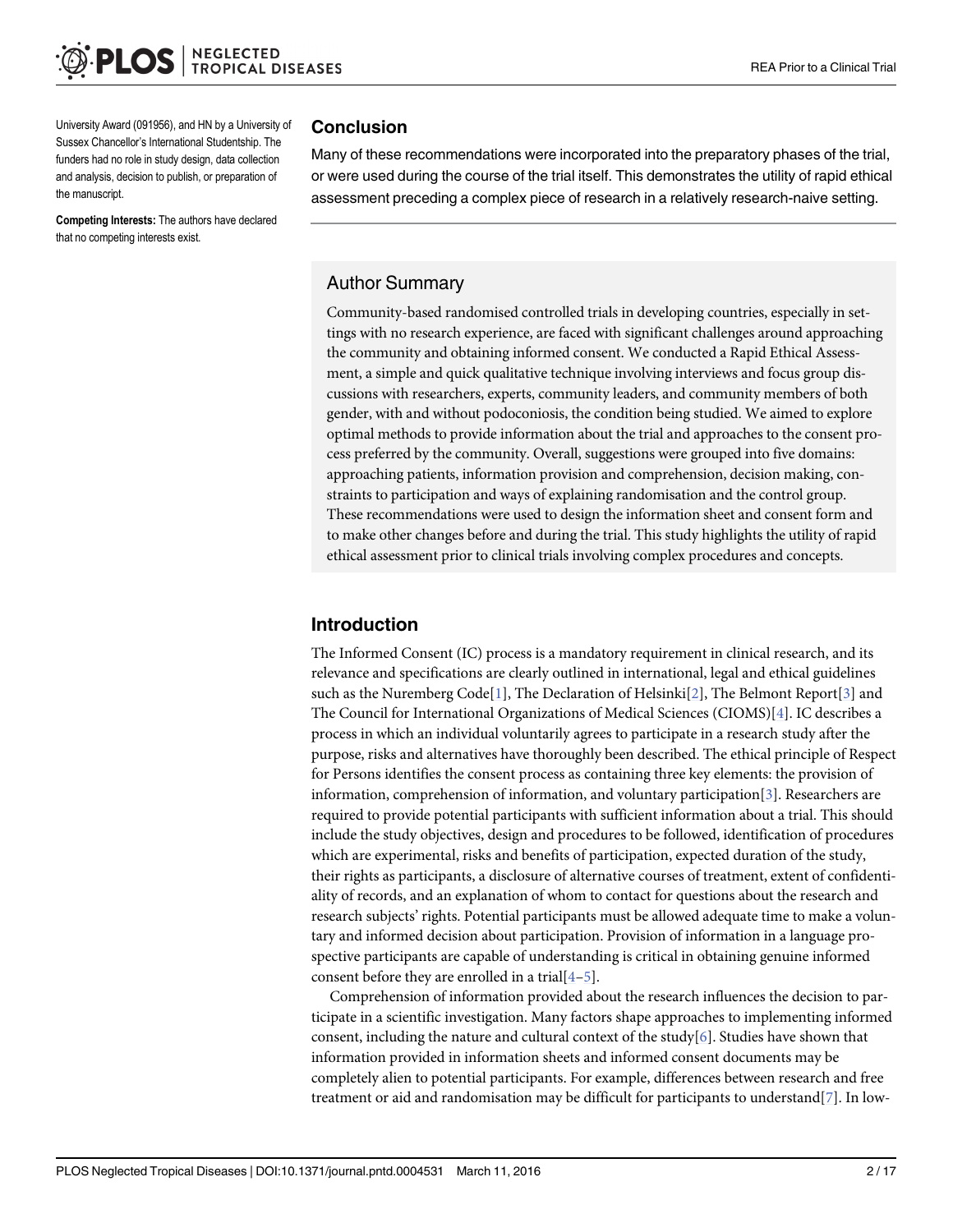<span id="page-2-0"></span>income countries, low literacy levels, limited access to health care, lack of familiarity with clinical research and decision-making and consent procedures, may all affect understanding  $[6, 8]$  $[6, 8]$  $[6, 8]$  $[6, 8]$  $[6, 8]$ . Thus, when clinical trials are to be conducted in low-income countries, especially in communities with little or no previous experience of participating in research, providing information that is both comprehensive and comprehensible may be very challenging.

Additionally, although consent is normally documented in a written, signed and dated consent form, written documentation of informed consent for studies can be particularly problematic in certain cultures[\[9](#page-16-0)]. In some areas of the world, both individuals and communities may be reluctant to put their signatures or thumbprints on a document because of previous experiences of having signed "legal" forms that resulted in political, economic and social victimisation including loss of property and sanctions against them [\[10\]](#page-16-0).

Both these issues demonstrate the need to orient requirements specified in international guidelines to the local context in which a study is to be conducted. Relevant training for fieldworkers, discussion with stakeholders, communicating with participants at different stages and providing incentives are important for successful recruitment and retention of subjects in clinical trials[[11](#page-16-0)]. A genetic study conducted in southern Ethiopia recommended that researchers should carefully assess tradition of decision making in communities. For example, in the context of southern Ethiopia, families should be approached before individual participants[\[12\]](#page-16-0).

Rapid ethical assessment (REA) is a brief qualitative intervention designed to map the ethical terrain of a research setting prior to recruitment of participants and has been proposed as one means of improving the consent process in research-naïve settings  $[13-14]$  $[13-14]$  $[13-14]$  $[13-14]$  $[13-14]$ . It uses rapid ethnographic techniques to better understand the ethical issues that are relevant to a specific piece of research in a given study setting. The approach has been used prior to research projects in Ethiopia, Cameroon and The Gambia, and has been shown to be feasible in the Ethiopian context [\[15](#page-16-0)].

Podoconiosis is a form of lymphoedema (leg swelling) arising in people going barefoot in highland tropical areas [[16\]](#page-16-0). A recent nationwide mapping indicated clusters of high prevalence (> 5%) were exclusively found in Amhara, Oromia, and Southern Nations Nationalities and People's Regional State, which represent most of the central highlands of Ethiopia[[17\]](#page-16-0). Despite the high impact of podoconiosis on rural farming communities, treatment has been hampered by misdiagnosis (chiefly confusion with filarial lymphoedema) and fatalism[\[18\]](#page-16-0). We conducted a REA to guide the preparation for and conduct of a randomized controlled trial of podoconiosis treatment in northern Ethiopia. The trial is being conducted in East Gojjam Zone, Amhara regional state in northern Ethiopia. The primary object of the trial is to test the hypothesis that community-based treatment of podoconiosis lymphoedema reduces the frequency of acute dermatolymphangioadenitis episodes (ADLA, 'acute attacks') and improves other clinical, social and economic outcomes. In this study we aimed to explore optimal methods of conveying information about the trial and the approaches to obtaining informed consent preferred by the community in which the trial was to be carried out [\[19](#page-16-0)].

### Methods

### Study Site

The study was carried out in Amber woreda (district), part of East Gojjam Zone in Amhara regional state, where the prevalence of podoconiosis in the adult population is 3.4% [\[20\]](#page-16-0). The woreda is located 280 km North West of Addis Ababa and 20 km south east of Debre Markos, the zonal capital. According to the 2007 Census, Aneded woreda is made up of 19 kebeles (smallest administrative unit) and has a total population of 91,224, with 89,446 living in rural kebeles [[21](#page-16-0)]. It has 4 Health Centres and 20 Health Post (HPs). Each HP is staffed with two trained Health Extension Workers (HEWs), female civil servants implementing the health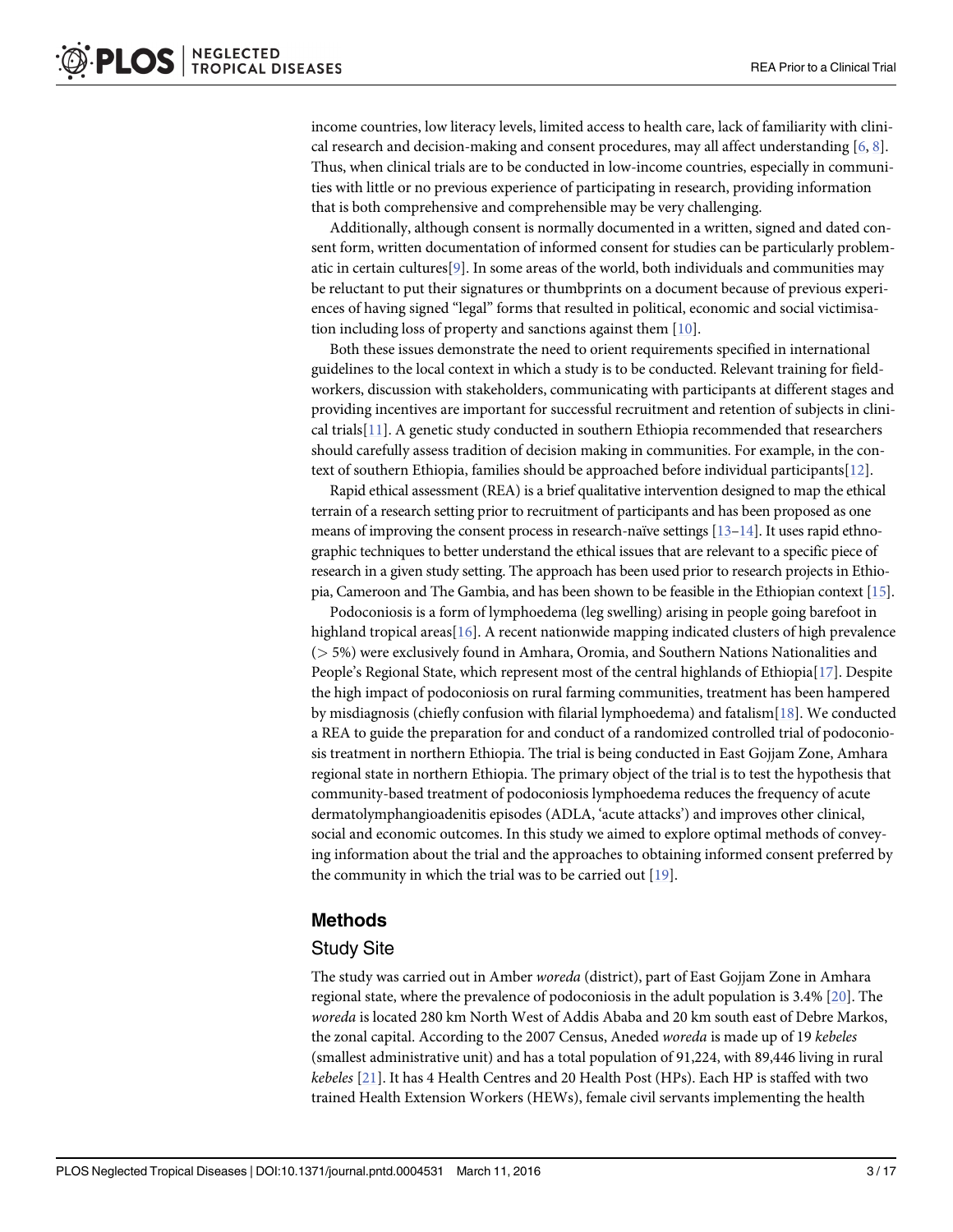<span id="page-3-0"></span>extension package at kebele level under the direct supervision of Health Centers and the Woreda Health Office[[22\]](#page-16-0).

According to the Ethiopian Demographic & Health Survey 2011, 62% of women and 37% of men in Amhara Region cannot read at all[[23](#page-16-0)].

### Study design

In-Depth Interviews (IDIs) and Focus Group Discussions (FGDs) were the main methods of data collection. Items in the semi-structured interview and focus group guides used were adapted from rapid ethical assessment instruments previously used in Ethiopia and the Gambia [\[9](#page-16-0), [13](#page-16-0)]. Slightly differing interview schedules were used for each category of respondent. Items in the guides were presented in the same order as anticipated in the trial, i.e. approaching patients, provision of information, decision making, constraints and randomisation. In addition, the interview guide for researchers and experts included items about how comprehension of information given about the study should be assessed and application of international ethical guidelines in the local context. The study was approved by the Research Governance and Ethics Committee of Brighton & Sussex Medical School and the Institutional Review Board of the College of Health Sciences, Addis Ababa University. Introductory letters were presented to regional, zonal and woreda level health authorities.

### **Participants**

These included researchers from Debre Markos University who had conducted studies in the area, podoconiosis prevention and treatment service providers from International Orthodox Christian Charities (IOCC), woreda level health and agricultural experts, development agents and health professionals, kebele, community, iddir (a form of social insurance group) and religious leaders. Community participants were identified by Health Extension Workers (HEWs) and a group of ten participants took part in each FGD from three kebeles based on their distances from the woreda capital: remote and less remote. Accordingly, Wonga Nifasam, Yewobi and Mislawash kebeles were included. A total of 14 IDIs and 8 FGDs were planned. Separate FGDs for people with podoconiosis and non podoconiosis-affected community members of both sexes were conducted.

### Data collection

The REA was conducted from July to August 2013. Data were collected by a public health expert and a social anthropologist (both Ethiopians). Individual participants were informed about the objectives of the study and oral consent obtained. Once permission to participate was secured, interviews were recorded using digital recorders. The interviews were conducted in offices and community settings. After the first few interviews, data collection activities were halted until previously collected data were analyzed. This was to identify themes that emerged and modify interview guides accordingly. Interviews and FGDs were conducted in the local language (Amharic), and on average lasted one to one-and-a-half hours, respectively. Core questions for IDIs and FGDs are given in [Table 1.](#page-4-0)

### Data analysis

Data analysis was started alongside collection. First, data were transcribed and translated into English. This was followed by categorizing and organizing data thematically in accordance with the objectives of the study. Final data analysis was made using a thematic approach based on themes identified a priori and those that emerged during the analysis.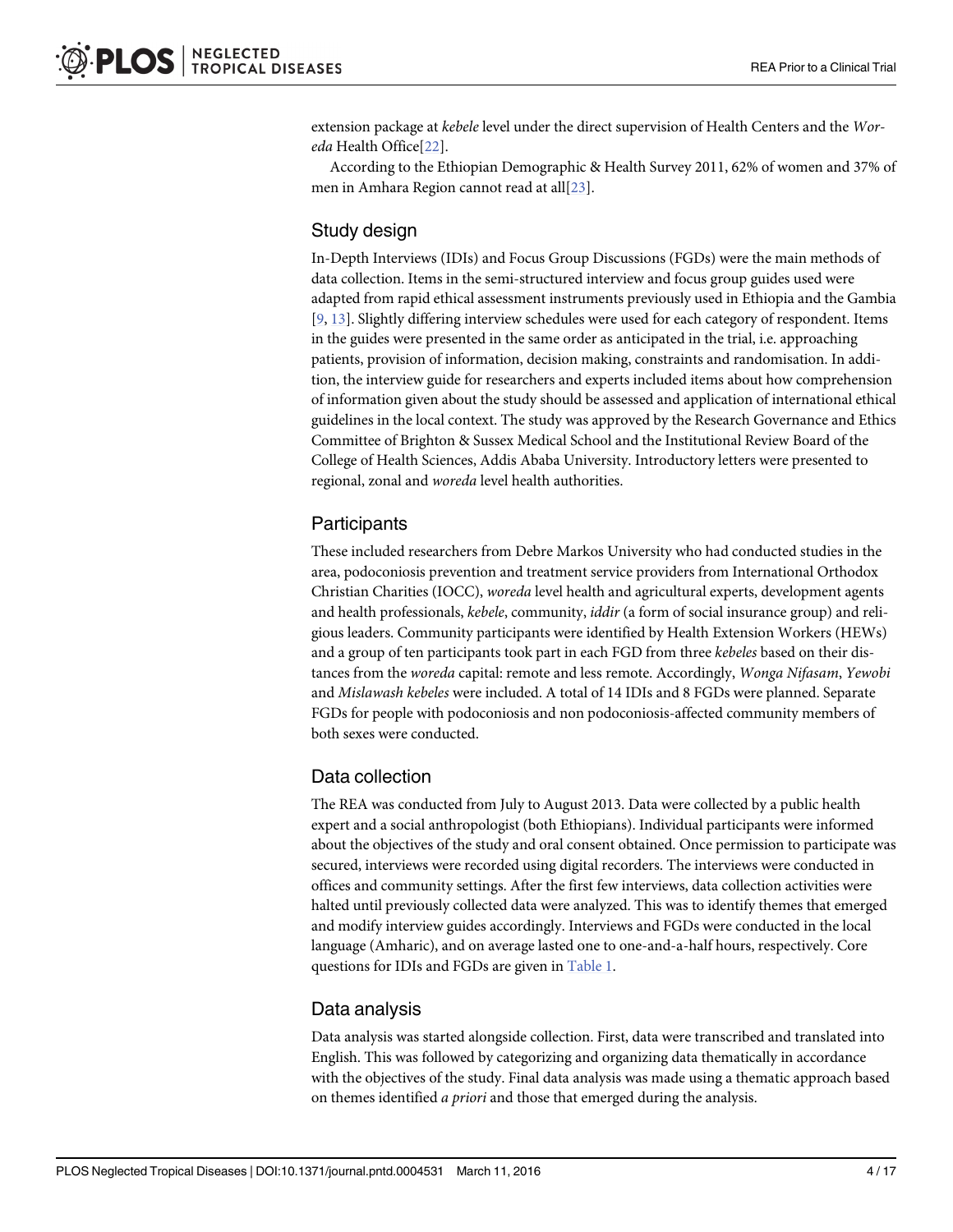#### <span id="page-4-0"></span>[Table 1.](#page-3-0) Core questions for in-depth interviews and focus group discussions.

| <b>Theme</b>                                         | Sample question                                                                                                                                                                                                                                                                                                                                                                                                                                                                                                                                                                                                                                               |
|------------------------------------------------------|---------------------------------------------------------------------------------------------------------------------------------------------------------------------------------------------------------------------------------------------------------------------------------------------------------------------------------------------------------------------------------------------------------------------------------------------------------------------------------------------------------------------------------------------------------------------------------------------------------------------------------------------------------------|
| Approaching patients                                 | From your experience, who in the community do you think can serve as the most practical way of gaining<br>access to and approaching prospective participants for the trial?                                                                                                                                                                                                                                                                                                                                                                                                                                                                                   |
| Provision and comprehension of<br>information        | In your opinion, what fundamental information about the trial would you say should be provided to prospective<br>participants?<br>From your experience, how does the community prefer to receive information about trial?<br>Additional items for researchers and experts:<br>How do requirements in international ethical guidelines compare with local circumstances in Ethiopia?<br>In your opinion what do you think are the challenges for the practical implementation of requirements in<br>international ethical guidelines in the Ethiopian context?<br>How do you suggest patients' understanding of information given about the study be assessed? |
| Decision making                                      | From your experience how would you explain the norm of decision-making about important situations such as<br>participating in a study in this community?<br>What roles do heads of families, family members, relatives and women have in making decisions?<br>How much time would you say prospective participants need to reach a decision?                                                                                                                                                                                                                                                                                                                  |
| Constraints to participation                         | In your opinion, what factors influence patients' decision to participate in the study?                                                                                                                                                                                                                                                                                                                                                                                                                                                                                                                                                                       |
| Explaining randomisation and delayed<br>intervention | From your experience what local narratives exist to explain the concept of randomisation?<br>Can you think of techniques to promote understanding of why some will receive treatment immediately and<br>some at a later date?<br>How can the benefit of participating in the trial be explained? (E.g. for delayed treatment group?)                                                                                                                                                                                                                                                                                                                          |

doi:10.1371/journal.pntd.0004531.t001

### **Results**

A total of 94 participants (42 females and 52 males) took part in 14 in-depth interviews and 8 Focus Group Discussions (FGDs—10 participants each). The age of participants ranged between 19 and 80 years. The majority, 79, were married, while 5 were not married and 10 were widowed. The qualifications of the health professionals and experts ranged from diploma to Master's degree level. Almost all community participants had little or no formal education (Table 2). In the following paragraphs, study findings are organized under the

#### Table 2. Characteristics of the study participants.

| <b>Characteristics</b>     | <b>Number</b> |
|----------------------------|---------------|
| Sex                        |               |
| Male                       | 52            |
| Female                     | 42            |
| Average age (in years)     | 38.5          |
| <b>Marital Status</b>      |               |
| Married                    | 79            |
| Single                     | 5             |
| Widowed                    | 10            |
| <b>Educational Status</b>  |               |
| Can read and write         | 10            |
| Cannot read and write      | 70            |
| Elementary and High School | 5             |
| Higher education           | 9             |
| Podoconiosis status        |               |
| Affected                   | 40            |
| Non-affected               |               |

doi:10.1371/journal.pntd.0004531.t002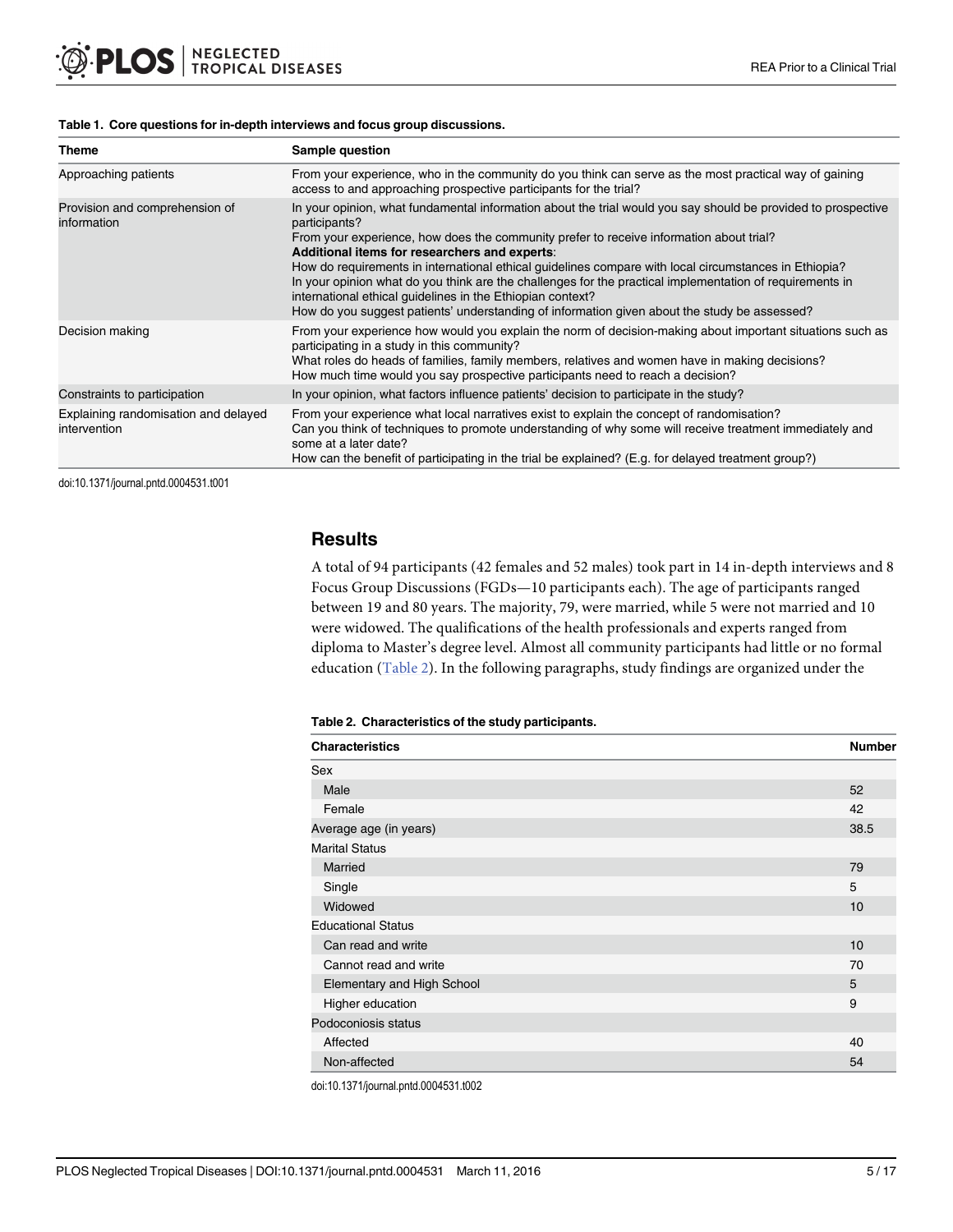following thematic areas: approaching patients, provision and comprehension of information, decision making, constraints to participation and explaining randomisation and delayed intervention.

### Approaching patients

The way researchers approach communities and individual participants to provide information about a study plays a vital role in obtaining informed consent. The approaches described here could be seen as being at two levels: first approaching the community as a whole followed by individual participants. Some suggested kebele leaders and law enforcement as key to approaching the community and individual participants

"The kebele leader will guide you...he knows all the patients. The local police department know where all the patients live, and the two can work together...they'll call patients to a meeting and everyone will attend, since they respect and obey the orders of the kebele leader" (P5, Non-patient, Male).

"Without the kebele's assistance, it will be like walking in darkness...you can't go without the kebele helping you!" (P6, Non-patient, Male).

Regarding the order of approach, community members suggested that kebele officials should be approached first. These would then arrange a meeting with the community either in a kebele compound or in a church on a specific religious day, and information about the study could be provided.

"For example, you can use St. Michael's day when everyone will be attending the Church (P7, Patient, Male).

Once the community is informed about the intended study, researchers can proceed to approach individual patients for consent. Participants indicated that individuals should be approached for consent at their homes in one of two ways. The first would be to identify and train locally known individuals and send them to patients' houses. Secondly, researchers could go to patients' houses accompanied by a local guide.

"We take them [people coming from other places] to peoples' houses in the community, greet them and explain the purpose of our visit, they'll listen and give their responses, we then continue to next household" (P7, Non-patient, Female).

A range of views was expressed on researchers going house-to-house unaccompanied. Focus group participants explained that patients would not refuse to meet anyone offering help to treat their illness:

"It is for their own benefit, so they don't need a lot of explanation, they'll accept an invitation to participate" (P3, Non-patient, Female).

However, most preferred the assistance of the Health Extension Workers (HEWs) in reaching individual patients.

"The responsibility should only be given to HEWs, as they go house-to-house to deliver the various health service packages. Thus, Health Extension Workers know where there're pregnant women, if children were absent from school and also houses of podoconiosis patients" (Podoconiosis expert 1).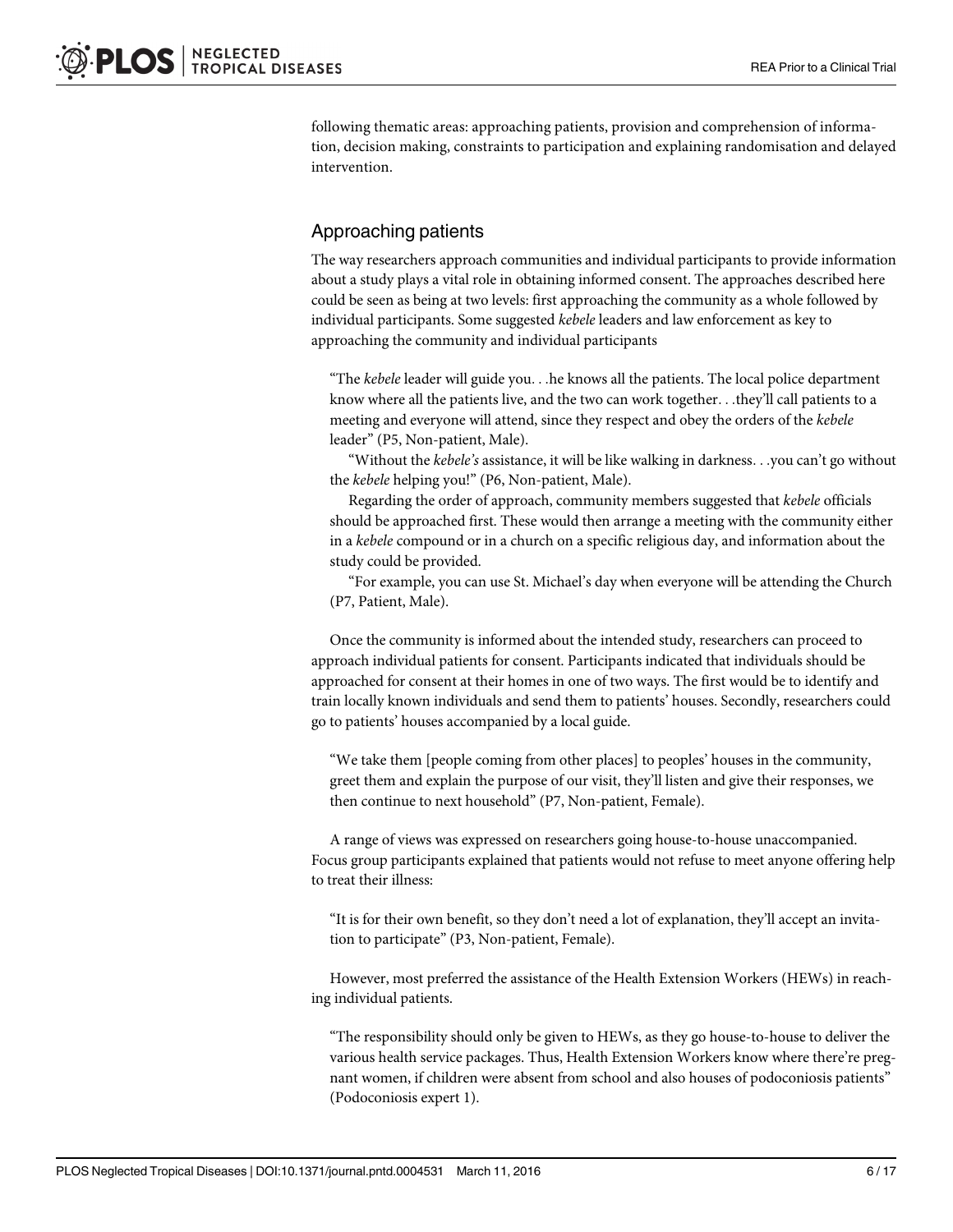### Provision and comprehension of information

In this section, the responses included are mainly those of researchers and podoconiosis experts because focus group participants rarely discussed the kind of information that should be provided.

International ethical guidelines require that information about potential risks, inconvenience or restrictions should be balanced against any possible benefits. It is very interesting and rather worrying to note, however, that the expert participants in this REA repeatedly suggested de-emphasizing information on risks or possible negative consequences that participation in the study may have on individuals.

"We stress the purpose of the study and its importance in improving patients' conditions...patients should not feel too much about risks" (Podoconiosis expert 1).

"When informed about risks, although some may rarely occur, people focus more on risks instead of the benefits...your study has minimal risks associated with participation, except maybe the discomfort of being identified as a podo patient" (Podoconiosis expert 3).

This invited a follow up question about applicability of other aspects of international ethical guidelines locally. Participants believed one size would not fit all and that international guidelines needed to be contextualized.

"The main problem is adopting guidelines prepared by western standards if we provide levels of information suitable for literate people to those who're illiterate; it will become boring and unclear for most community members" (Podoconiosis expert 3).

Similarly, although international ethical guidelines require provision of relevant information such as contact details of researchers and their institutional affiliation, to assist participants with information needs and to answer queries, reflecting on previous experience, a researcher said:

"I don't think the majority in our community will phone requesting additional information...we have never given contact information to individual participants [laughing]...that information exists only on paper [study document/proposal]...if and when they ask, mostly we show them the introductory letter from the woreda" (Researcher 2).

Different views were offered regarding whether information should be provided in groups or individually -

"It is preferable to provide information as a group, for example, for people gathered in a kebele compound...once information about the study is presented, inviting a discussion will help to get people's opinions. The majority are illiterate so using flyers would be difficult" (Expert 1).

"We approached individuals on a house-to-house visit...explained the purpose of the study, asked willingness to take part, and where agreed, asked for signature, as indication of agreement. Then Health Extension Workers collected the data" (Researcher 1).

When it comes to who should provide information, some thought that anyone could provide information, while others thought the person providing information should thoroughly understand the cultural milieu of the area -

"Someone who is from that community understands the culture and is trusted by the people" (Researcher 2).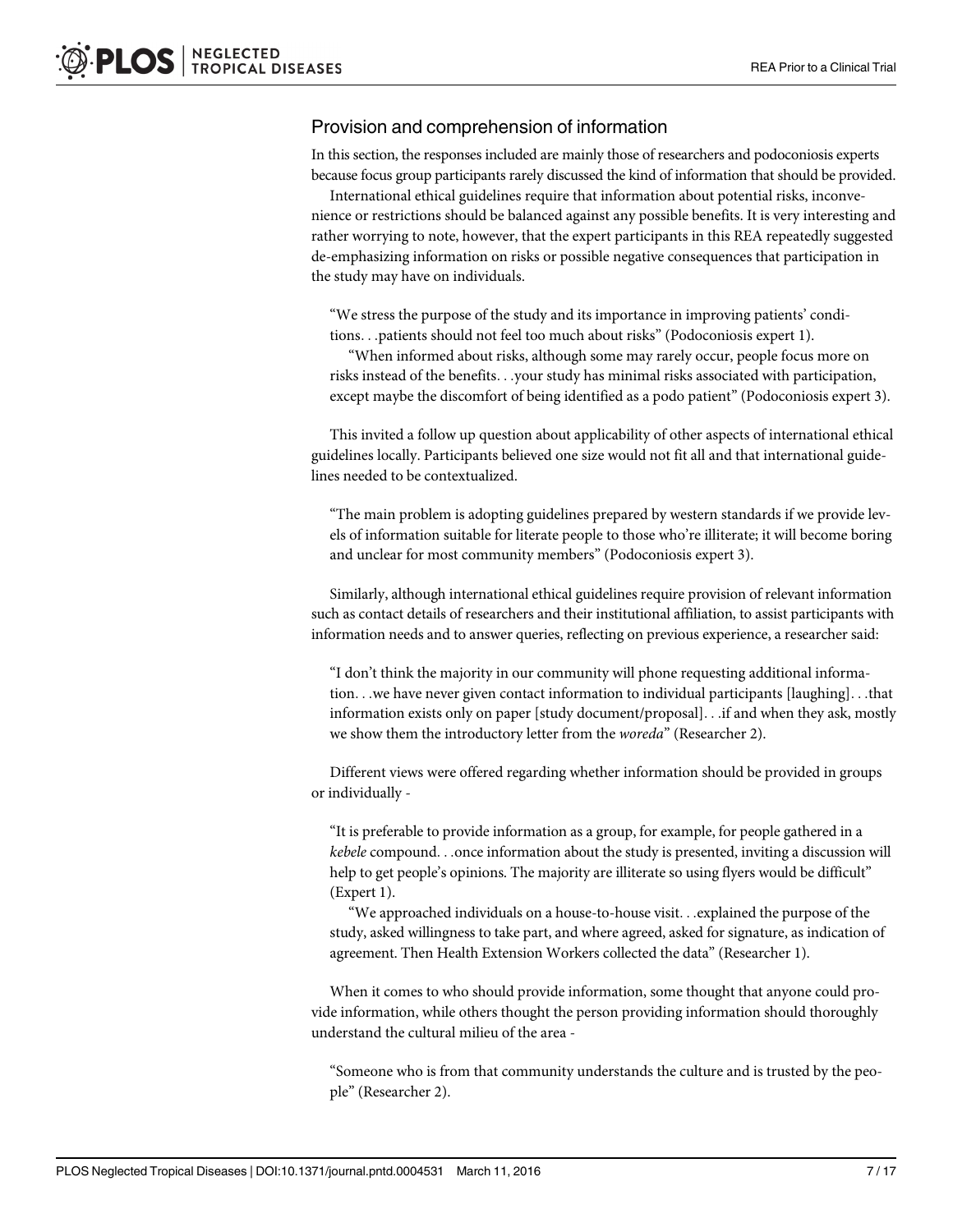In relation to checking comprehension of information, the simplest way would be asking potential participants to recount the most important aspects of information provided -

"To check the extent of understanding, ask a few questions focusing on important elements of the study, repeating questions if necessary" (Researcher 1).

A few FGD participants maintained there was no need for information, and that requesting willingness to participate suffices, because in the end it is for their own benefit:

"First of all no one will refuse to participate, since they're all ill" (P3, Patient, Female). "We all want to be healthy and thus no one will refuse" (P4, Patient, Female).

Finally, when it comes to signing the written consent form, participants stressed the importance of understanding the study. Experts who had experience conducting research in the area said:

"I've seen people agreeing orally, but refusing to sign the consent form. This is because they fear the purpose is to confiscate their lands...you've to clearly explain the purpose and meaning of signing the form...if they trust you, they'll sign" (Podoconiosis expert 1).

"People in our communities are very fearful of signing anything. If asked to sign something, they always think it is linked with some form of legal issues, something that will later result in a legal obligation and responsibility. But, can be achieved through discussion, especially if community leaders are involved in discussions and made to understand the purpose clearly" (Podoconiosis expert 2).

### Decision making

Participants suggested that consent to participate depends on the type of research. For example, for short projects and those involving interviews and surveys, obtaining consent may not be that difficult. However, for long term studies such as the trial in question, which demand considerable investment of time from participants, the decision may require permission of other family members, especially if the potential participant happens to be the family breadwinner. Others thought there was no general formula for reaching decisions -

"It varies according to the situation...parents decide on behalf of children. Heads of households both men and women, decide for themselves" (Podoconiosis expert 3).

Several others said that the decision to participate rested with individual patients:

"It is the patients themselves who make that decision" (Community leader).

"They shoulder the disease burden and its social consequences...patients decide for themselves" (Researcher 2).

Others thought that the authority to make a decision differed for men and women. Men could decide for themselves while women needed to consult and get their spouse's approval before consenting

"What we commonly see is, women don't decide without first consulting with and obtaining their husband's permission" (Podoconiosis expert 2).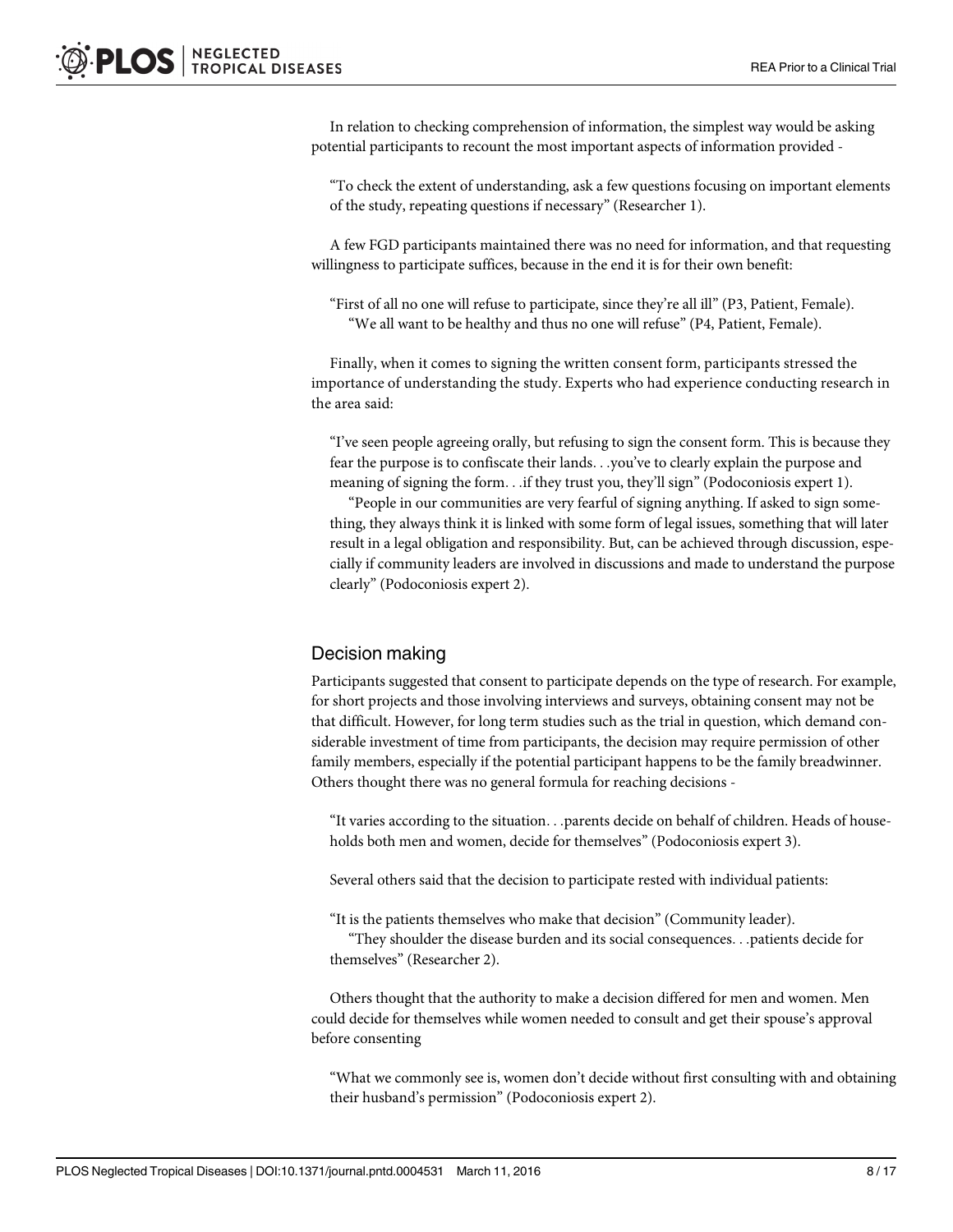However, female participants asserted that both men and women decide after discussing with family members. Where women are household heads, (through divorce or widowhood), they decide without consulting others -

"We decide after discussing with family members and considering their advice...but sometimes we can decide ourselves" (P2, Non-patient, Female).

"Since we ask men for advice, they do the same before they decide" (P6, Non-patient, Female).

"I discuss with my neighbours, I don't decide alone" (P3, Patient, Female).

"I decide on my own, I don't have anyone to discuss with" (P5, Patient, Female).

Some suggested that in the context of rural Ethiopia, any important decision had to involve significant other people; family members, relatives, neighbours, community elders and religious leaders -

"It is hard to get consent without any influence from others...in this area [Amhara region]; community leaders have a big influence" (Podoconiosis expert 3).

"In rural areas, individuals don't live distinct from others...individuals' decisions will be affected by others and vice versa. Therefore, for long term studies, it's appropriate to obtain the family's permission too" (Researcher 1).

### Constraints to participation

Although focus group participants all agreed there were no clear reasons hindering patients from participating in the trial, in-depth interviewees argued reasons that might deter individuals and explained ways to deal with them -

"I think people will be willing to participate, but my concern is our community has expectations, such as monetary rewards and sometimes for time they spent, when asked, especially by people from other areas to participate in some activity" (Health Professional).

Participants also said false rumours about the study's purpose may create misconceptions which will impact on decisions to participate. Fertile ground for rumours may be created by botched community sensitisation, and misleading information reaching communities before the study team had a chance to discuss directly with individuals. In order to prevent misconceptions, garnering the support of community, religious and political leaders, ensuring clear understanding of the nature of the study at all levels and proceeding to enter the community in as short a time interval as possible after district level sensitisation are all important -

"Rural communities are small, close-knit villages, and word about any outside visitors will spread very quickly...personal beliefs such as 'visitors are talking to people with swollen legs and their families, it looks like they're going to give them aid' will start to fly around" (Podoconiosis expert 1).

"First, authorities at different levels need to clearly understand the purpose of the study, risks and benefits followed immediately by entry into the community to break any rumours that may arise in the intervening period" (Podoconiosis Expert 3).

"People with no connection with the study may be the ones that start false information...if non-affected people know the purpose of the study; they can stop rumours when they arise (Woreda Health Office expert).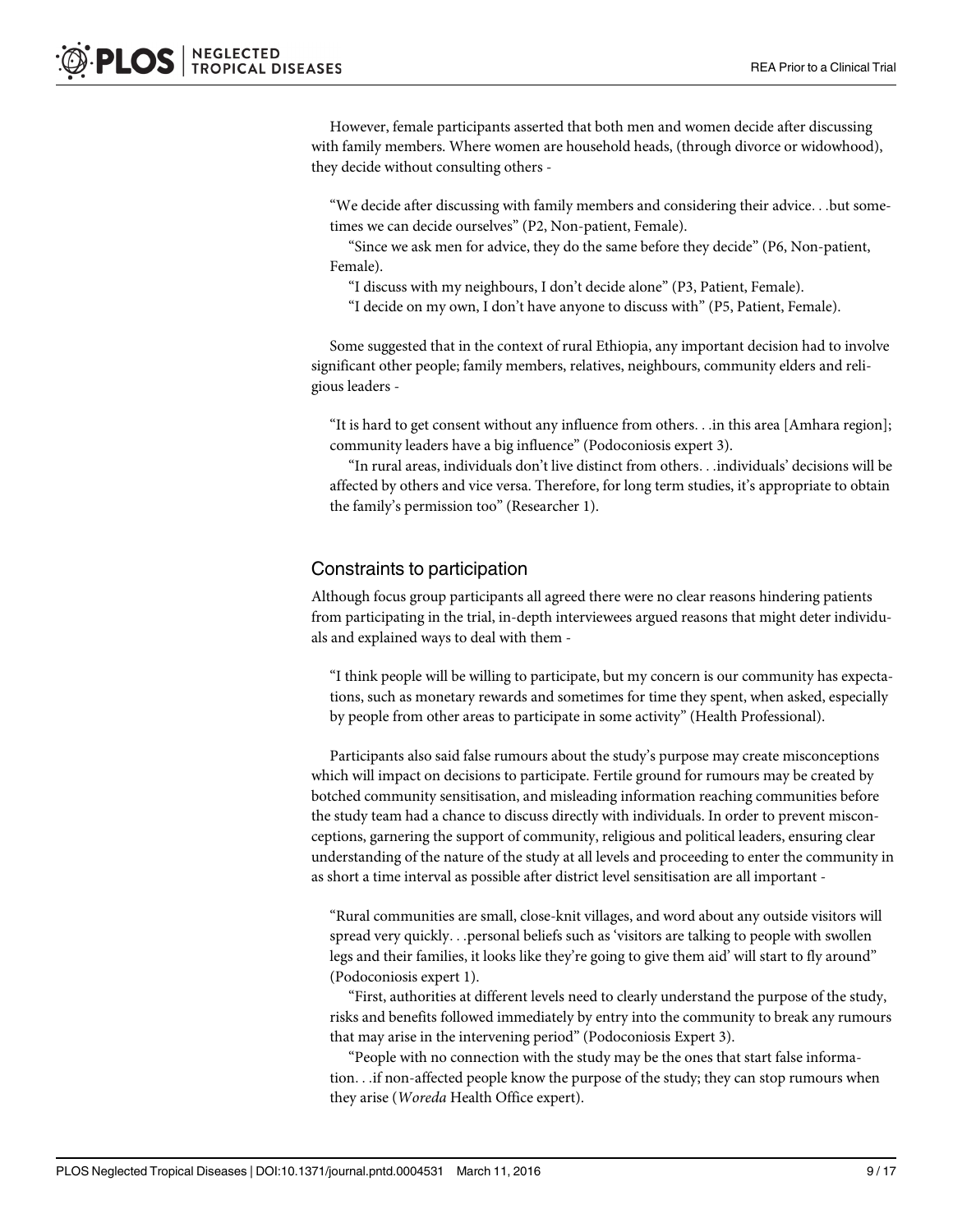### Explaining randomisation and delayed intervention

The main object of this REA was to furnish information on how best to design the consent process for a randomised controlled trial of podoconiosis treatment, so conveying the concept of randomisation was expected to be very important. In the following paragraphs, understanding of randomisation and local analogies used to help explain randomisation is presented. This is followed by suggestions on how to keep participants in the delayed treatment group motivated to continue participating in the trial even when not receiving treatment.

Several local analogies exist that could be used to explain randomisation. The following social organisations were mentioned -

"Everything from 'Iqqub', 'Mahiber' and 'Senbete' work based on the concept of chance...it is important to show people that everyone has been registered before the lottery is drawn; simply tell people, we'll draw similar to *iqqub* and those who win will be treated immediately and the rest will wait for a year...they'll understand" (Podoconiosis expert 1, and Health Professional).

['Iqqub' is an Amharic term used to describe a traditional saving system where people form groups and pay an agreed amount of money at an agreed interval into a common pool. Each member of the group, selected randomly, will receive one large sum of money, and this continues until everyone has received the sum they've contributed in the end. 'Mahiber' and 'Senbete' are terms referring to a voluntary and mutual religious gathering of a group of people in a church or at home to celebrate a common religious (saint's) holiday while feeding the poor, on a rotational basis.]

A health professional with considerable experience working in the woreda provided two examples of explaining randomisation through agricultural analogies used previously by agricultural experts assessing poultry farming and the use of modern fertilisers in the community:

"Most people were suspicious of modern fertilizers, but after a comparison of the use of compost with modern fertilizer was made, farmers witnessed the difference in the year's crop both yielded and began to use modern fertilizers. A similar example could be the chicken farms...there was a problem of which breed to use; foreign or hybrid chickens, then experts demonstrated the difference in the number of eggs laid and convinced farmers" (Woreda Health Office expert 1).

Several other analogies for randomisation were given in patient and non-patient focus groups. "Kircha" is an Amharic term to describe the traditional system for sharing the meat of slaughtered animals (usually a cow or an ox) and "Worefa" a description of waiting in line or of a waiting list:

"Yes, we know and use lottery method for 'kircha'...but, we haven't seen this in meetings" (P All, Non-patient, Female).

"Lottery is lottery and 'worefa' is 'worefa', they'll understand it (P1, Non-patient, Male).

"Most of the things we do, we do them by 'worefa' even we wait in line to be blessed by the priest's cross...even you put firewood one after the other, not all at once (P4, Nonpatient, Male).

"When we take out the herd for grazing, we cast lots to decide who will tend to the cattle first, second and so on" (P6, Non-patient, Male).

Participants suggested several ways to explain delayed treatment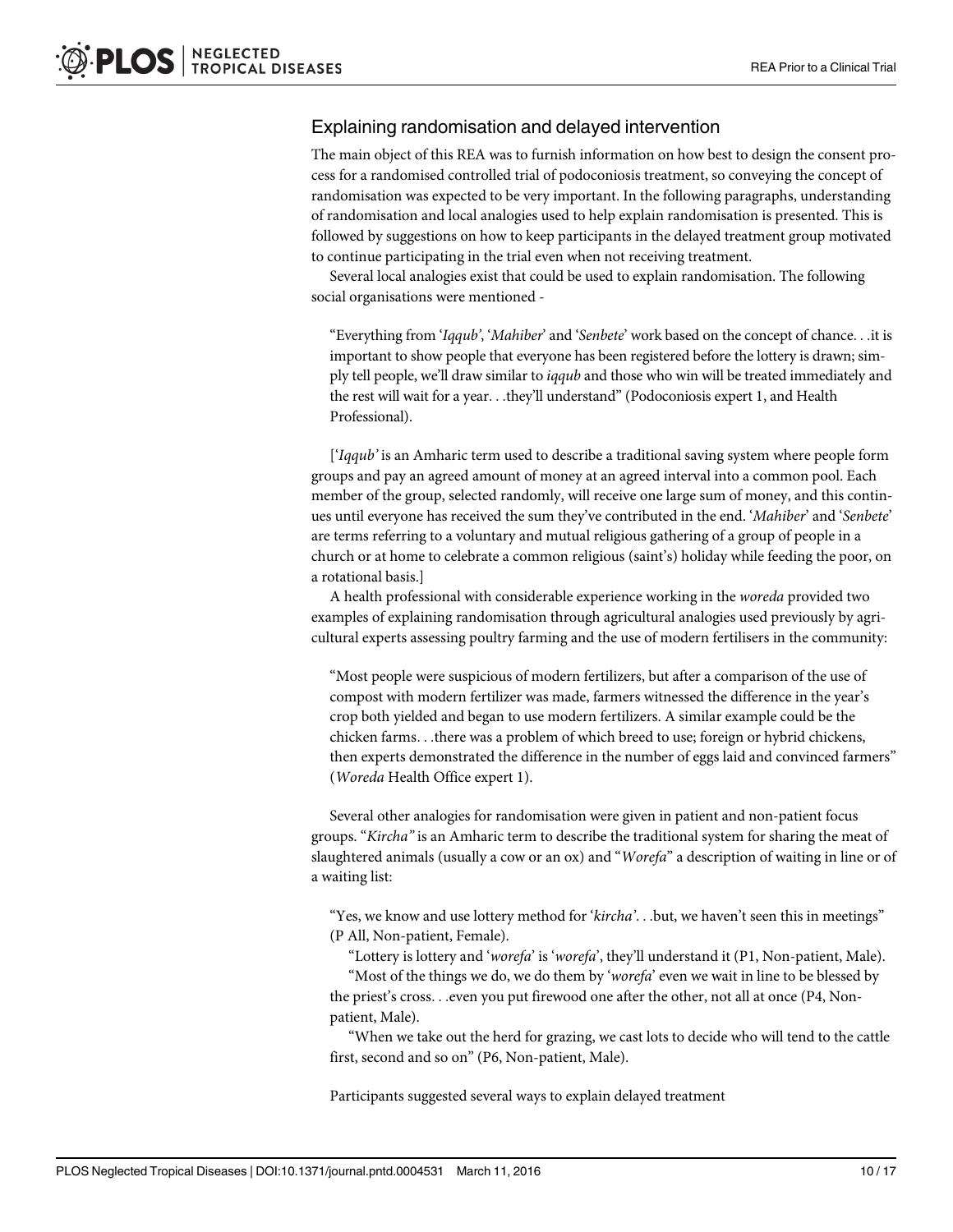"Explain you are testing the effectiveness of the treatment, if after 12 months' of observation the treatment needs modification, we will modify it and the delayed group will get the improved treatment...they will understand, most have lived with the disease for a long time so waiting for another year will not be intolerable" (Woreda Health Office expert 2).

"Assure them that they will get treated in a year and that probably they will get a better, improved treatment, next year" (Researcher).

"These people have lived with podoconiosis for long and do not mind waiting for another year. It is also important to inform them that although this is a small scale intervention, the findings will be expanded to a large number of patients in other parts of the country" (Podoconiosis expert 2).

"You should have coffee ceremonies with patients to discuss and inform them the number of patients assigned in this group who are also waiting. Also explain that the result will be of benefit not only for them, but for a lot of other patients in other places" (Woreda Health Office expert 1).

Participants in the FGDs said:

"My sister is a podoconiosis patient and this is how I'll explain it to her...it's based on chance, if her chance allows, she'll get treated now otherwise she'll wait for some time and get treated" (P6, Non-patient, Male).

"Everyone will participate and no one will feel unhappy to wait...it's like walking on a narrow road where people travel in a row; one in front and another following, in the end both will reach their destinations...the second group will get treated later and won't mind waiting"(P6, Non- patient, Male).

"Yes, we'll wait, it is based on chance and lottery is not biased, does not favour anyone" (P2, Patient, Female).

"Tell them in a way everyone can understand...for example, when the government builds roads, they can't build all the roads at the same time, it takes time...similarly, in this research, those who get the chance will get treated first and others have to wait" (P3, Patient, Male).

Several views were put forward regarding encouraging continued participation of the delayed treatment group. These ranged from explaining the waiting list scenario at the IOCC treatment and prevention project, mentioning the average waiting time, to regular meetings with the control group, to discussing over coffee to explain the wider benefits. Several respondents felt it was important to guarantee treatment for the control group after a year. However, others seemed to suggest since all are ill and desperate, none would complain, or drop out.

"You need to be able to provide an incentive for the group that has to wait for a year. I don't think they will wait for a year without getting treated" (Researcher 1).

"More focus should be given to those in the delayed treatment group, as they may be expected to complain. First, explain that a year is a short period to wait; some have waited for 7 to 10 years to get treatment. Then explain that random selection will be used to assign people into one of the groups, they'll understand and be contented no one was favoured" (Podoconiosis expert 1).

In sum, although there seemed to be a range of approaches, most participants appeared confident that participants would stay in the study given these explanations.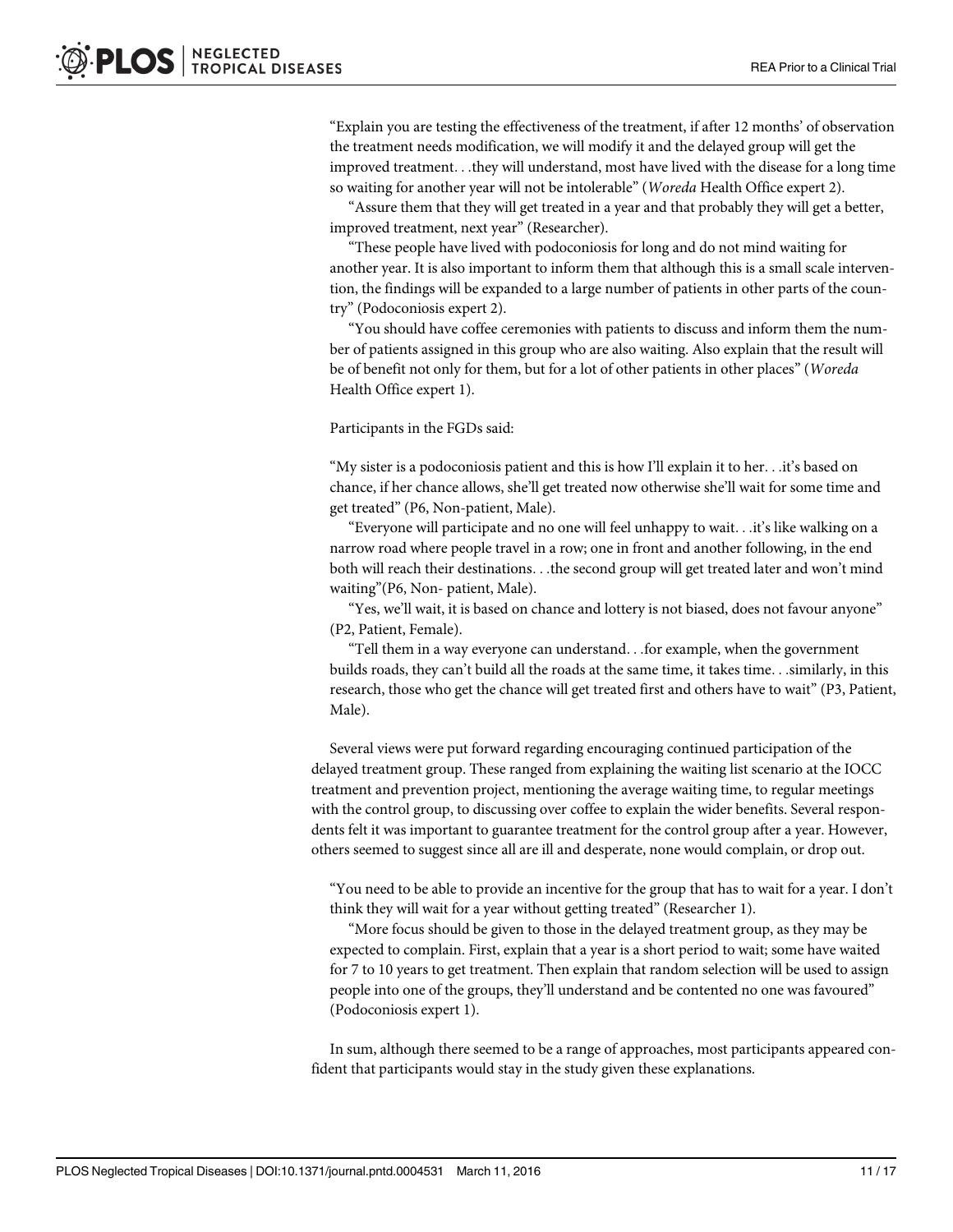### <span id="page-11-0"></span>**Discussion**

This Rapid Ethical Assessment (REA) provided useful insights into many aspects of preparing for and conducting a randomised controlled trial of podoconiosis treatment in northern Ethiopia. The term REA originated from Rapid Ethnographic Assessment techniques and is a preliminary investigation of potential ethical issues in a setting prior to launching a study. However, it is to be noted here that the word 'rapid' in Rapid Ethical Assessment, should not be interpreted as hastening the ethical review process. In addition, REA is not a sine qua non for all scientific research. As ethical issues in research are a function of the subject of inquiry, design of the study, population being studied, the setting in which the study takes place and availability of resource, these and other factors determine the need for the conduct of REA. Accordingly, researchers in the field suggested this determination be reviewed in the light of specific type of research proposed and provided a possible list of working criteria[\[15\]](#page-16-0). For example, studies in research-naïve communities, dealing with a sensitive issues and vulnerable population, clinical trials including studies involving collection of biologic specimen often require REA[[24](#page-16-0)].

The 6 weeks' fieldwork activities for this REA cost around 31, 000 ETB (US \$1,550). Both team members had qualitative research skills and the anthropologist had previous REA experience. A recent assessment on feasibility of REA in three community based studies in Ethiopia estimated an average of 42,815.5 ETB (US \$2,140) and duration 4–6 weeks to conduct an REA[\[15](#page-16-0)].

Specific strategies adopted by the trial team included holding sensitisation meetings called by woreda or kebele leaders (though not the police); asking Health Extension Workers to accompany the research team to patients' houses; employing a local health education expert to provide information about the trial; using analogies from agriculture and local social organisations to explain randomisation; allowing time for individuals to discuss participation with their families before committing to the trial; offering small packets of coffee to participants in the 'delayed' intervention arm as an incentive to continue in the trial; and using key community members to quell rumours that arose in the course of the trial. We discuss these strategies in the context of participants' responses below.

Respondents suggested that information about the study should be provided through initial sensitisation meetings called by local administrative leaders or the police. Health Extension Workers who are known to and trusted by the community could then be asked to guide trial team members to patients' homes. A similar approach was used in southern Ethiopia, where sensitisation meetings preceded introductions to specific patients, although in that context, members of the local Patient Association accompanied the research team to patients' homes rather than Health Extension Workers [\[13\]](#page-16-0). The approach adopted for this trial was first to give information to woreda representatives, kebele chairs, community and religious leaders, who all disseminated the information further. Health Extension Workers were then briefed and asked to list patients with podoconiosis and lead trial team members to their houses.

Using the police to approach communities for sensitisation about a study has not been reported in other contexts, and we were surprised this group was mentioned. However, a recent case study among police officers, academics, civil society and the judicial sectors in Amhara regional state, suggests that community policing has improved community-police relations in the region. The manner in which community members view Community Police Officers has gradually changed so they are now considered to be respected community representatives who play a range of social service functions that fall outside traditional policing purviews [\[25](#page-16-0)]. However, this approach was not employed, given that its potential for undue influence and the impact it might have on the voluntariness of the informed consent process was unclear. Whether these roles might be extended to community sensitisation would be an interesting focus for future research.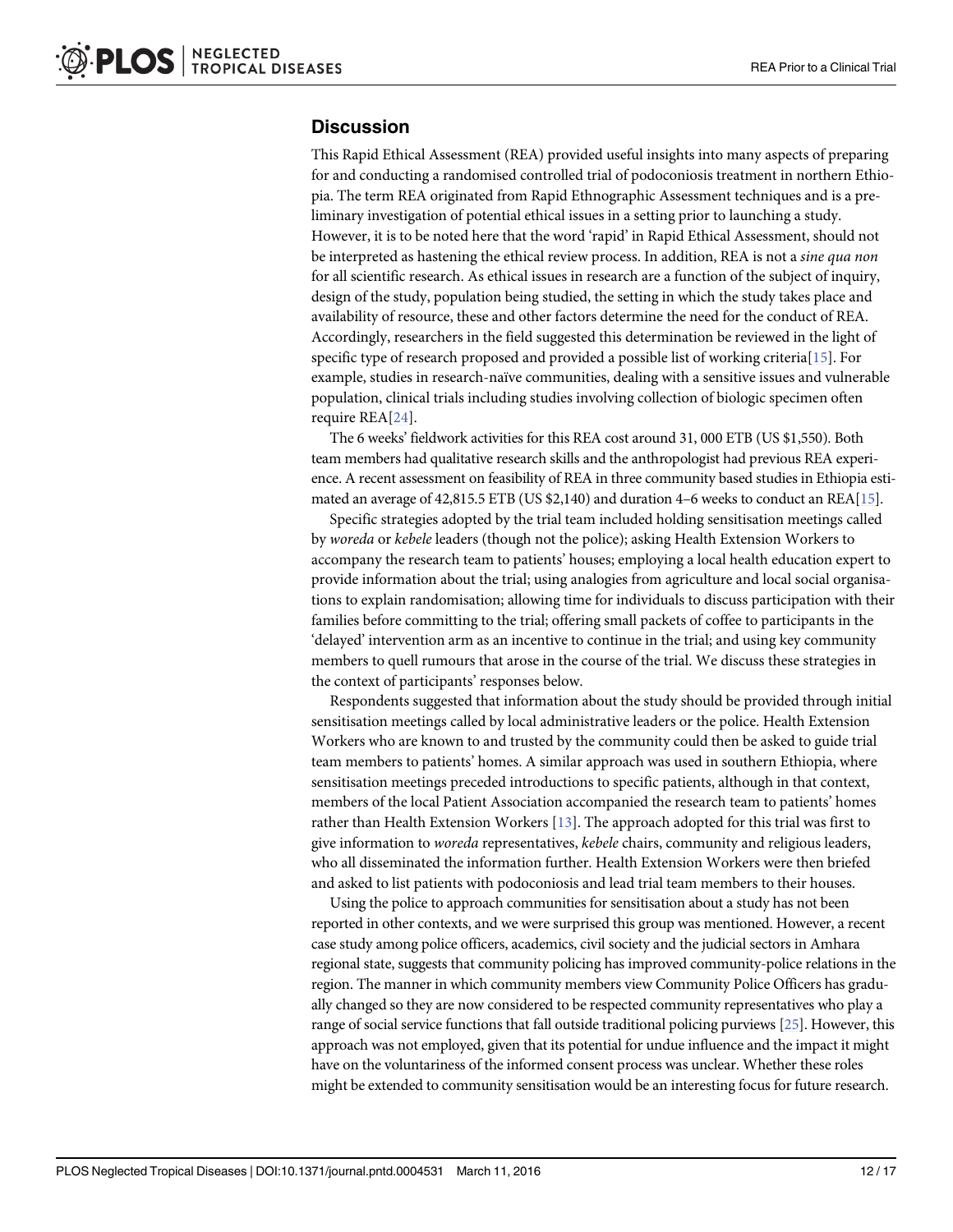<span id="page-12-0"></span>Participants preferred information about the trial to be delivered by a person who understands the local culture. While the entire trial team spoke Amharic (the language used in this setting), and several had grown up in Amhara region, we found that local variations in dialect meant that detailed information was best conveyed by a health educator from East Gojjam zone itself. This individual joined the trial team for enrolment days, explained the trial, answered questions and probed comprehension before consent was requested [[26](#page-16-0)]. In previous studies which have employed REA, consent processes have significantly improved in terms of both comprehension and decision making as a result of the knowledge and understanding gained [\[15\]](#page-16-0) as well as facilitating ethically and scientifically sound practice around recruitment and retention of trial participants[\[13\]](#page-16-0).

In the trial, information was initially given to patients as a group where they were encouraged to ask questions. Their understanding of this information was verified when consent to participate was requested individually. This mirrored procedures followed after REA in Wolaita, southern Ethiopia, where in the subsequent genetic study, information was provided through group discussions and decisions were reached after consultation with family members, neighbours and friends[\[9\]](#page-16-0). The information given in the present trial included the objectives of the study, study procedures, risks and benefits of participation, participants' rights, how information was to be stored, confidentiality of personal record, and who the investigators were. This was despite many experts in this REA suggesting playing down the risks of participation. They justified concealing risks on the assumption that potential participants would find complete disclosure 'boring' or incomprehensible. A similar study in southern Ethiopia reported that the information participants most wanted to hear was the expected benefit of the research [\[9\]](#page-16-0).

Underestimation of the potential risks attached to research, particularly in the context of a clinical trial, would weaken the informed consent process  $[2-4, 27]$  $[2-4, 27]$  $[2-4, 27]$  $[2-4, 27]$  $[2-4, 27]$ . Informed consent presupposes that subjects understand the potential risks and benefits of their participation, and that it is research, not therapy, in which they will participate [[28\]](#page-16-0). Misunderstood study risks have critical ethical consequences. For example, without fully understanding a study's risks, participants cannot make an informed decision as to the level of risks they are willing to accept by participating. The Declaration of Helsinki specifies that adequate communication of study risks is imperative for ethical research[[2](#page-15-0)]. Accordingly, in the four-page information sheet the following relevant information was explained ( $Box 1$ ). In addition, all study staff including investigators and fieldworkers were required to take an online International Conference on Harmonisation, Good Clinical Practice (ICH-GCP) course and certification (Globalhealthtrials.org).

Some participants identified differential decision-making power between men and women. Participants in women's focus groups argued that the decision should be consultative within the family, for both men and women. In addition, they said that where women were heads of households through divorce or widowhood, they could decide without consulting others. While most participants in a REA conducted in Cameroon advocated male responsibility for giving consent[[29](#page-16-0)], it appears that in the context of northern Ethiopia, women can be approached for and provide consent in consultation with their families or by themselves. Unlike the REA study in Cameroon[[29](#page-16-0)], but in line with the one in southern Ethiopia[\[9\]](#page-16-0), the permission of local traditional authorities and community leaders was not required before individual consent to participate in a study was given. The role suggested here for local community and religious leaders, was to facilitate entry into the community and rectify false information about the study when it arises. Proxy decision-making is not advocated in this community, but has been by other REA respondents, for example in north-west Cameroon (21). National and international guidelines for ethical conduct in research recognize that some standards, such as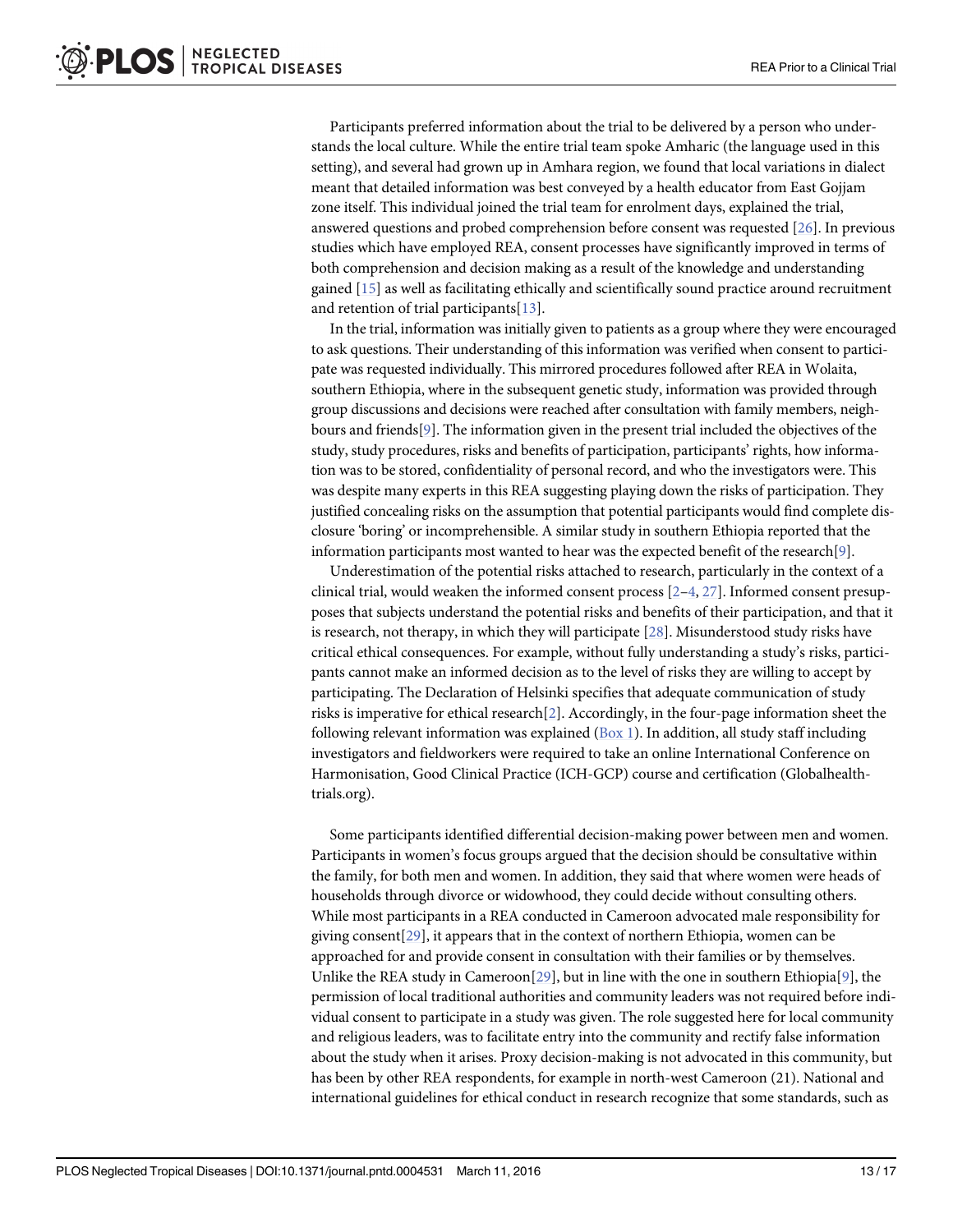### <span id="page-13-0"></span>Box 1: Sections of the trial Information Sheet and Consent Form

### **Heading**

Study title: Randomized controlled trial of podoconiosis treatment in northern Ethiopia Lay title: A study of the treatment of podoconiosis in northern Ethiopia Names and institutional affiliations of investigators

### Main body

Introduction; Your illness; What is IOCC; What is the study about; Study procedures; How are participants selected; How are participants allocated to study arms; What will participating involve; Are there risks or disadvantages to me of participating in the study; Are there any benefits to me of participating in the study; What happens if I refuse to participate; Where can I get alternative treatment; Who will have access to my information; What happens to the blood sample; What if I have any questions\*; Who allowed this research to take place; Who is organizing and funding the research; Your understanding of the information we gave you about the study and Consent Form.

### \*Footer

Names, institutions and contact telephone numbers for further enquiries (if needed):

About the GoLBet trial: the trial co-ordinator and data manager; Head of Woreda Health Office; Amhara Regional Health Bureau

About participants' rights and trial related safety: The trial's Local Safety Monitor; Institutional Review Board, College of Health Sciences, Addis Ababa University.

that requiring individual informed consent be given voluntarily by competent participants, must be met whatever the cultural context within which research is conducted  $[3-4, 27, 30]$  $[3-4, 27, 30]$  $[3-4, 27, 30]$  $[3-4, 27, 30]$  $[3-4, 27, 30]$  $[3-4, 27, 30]$  $[3-4, 27, 30]$ .

Although participants in focus groups could not identify factors that might hinder participation in the trial, experts raised some concerns. For example, the longer the gap between woreda/kebele level sensitisation and approaching individual patients, the more likely that misleading information would reach the communities. In order to prevent misconceptions, garnering the support of community, religious and political leaders to quell rumours was thought to be important. The trial team used this approach during enrolment in one kebele; to counter misconceptions being spread by individuals who were opposed to the trial. For example, during group information provision at enrolment, prospective participants questioned whether the treatment works at all based on information from a fellow patient (who refused participation) claiming health professional advice that this is an incurable disease and that the only treatment to improve the condition is surgical removal of the affected leg. In another instance, subjects speculated that the true intent of the trial, as rumour had it, was religious conversion.

Although some participants considered randomisation to be the most difficult concept for prospective participants to understand, several strategies were suggested. Agricultural analogies were thought to be useful ways of explaining the two intervention groups. The concept of the lottery method ('Ita' in the Amharic language) is well known in these communities and is used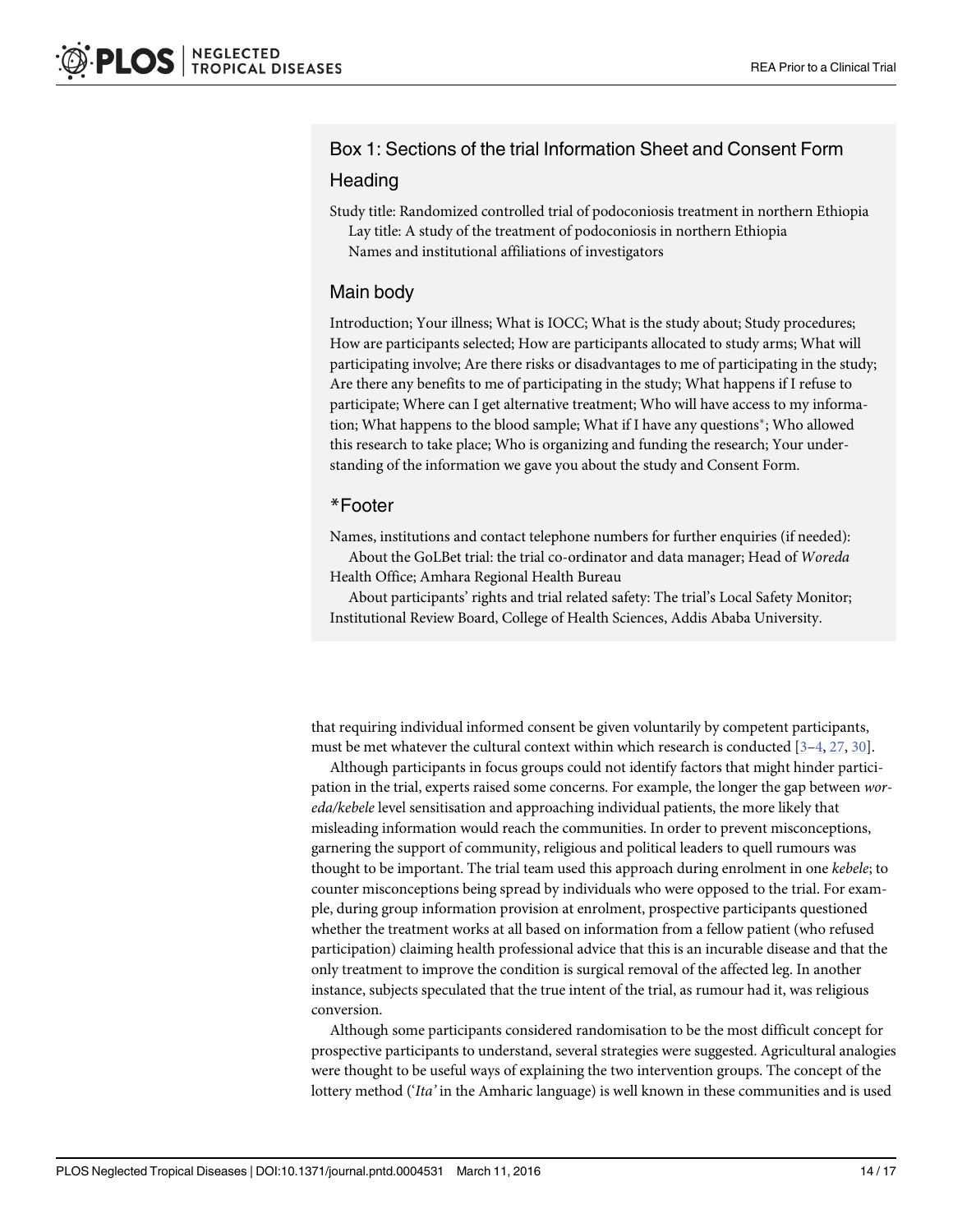<span id="page-14-0"></span>in social, financial and religious activities. These analogies were all used at times in explaining the trial to potential participants.

To encourage continued participation of the control group, respondents suggested that the IOCC waiting list was used as an example of delayed treatment. Other suggestions included guaranteeing treatment for the control group through meetings at different stages of the trial, and providing small incentives to the control group in the form of packets of coffee to encourage continued participation in the trial. All these strategies were used in the actual trial. For example, the IOCC waiting list scenario and waiting time was explained in the information sheet. In addition, at regular follow-up study visits, participants in the delayed treatment group were informed of the time remaining before they received treatment and given small packets of coffee. It was also explained that participation would help provide evidence on the effectiveness of the treatment for policy formulation at national and international levels, and thus benefit a large number of people with podoconiosis in other places.

There are several limitations of this study. Despite efforts to identify the most productive sample to answer the study questions, by varying location, participants of the focus groups were selected by Health Extension Workers, which may have introduced selection bias. This in turn may have resulted in social desirability bias. For example, HEWs might have selected people they know or who they thought or trusted to provide the "right" responses rather than a "troublemaker". Focus group participants seemed to suggest there was no reason that patients might decline to participate. This might be because they themselves thought the project was treatment instead of research.

### Box 2: Section of the Information Sheet explaining randomisation and delayed treatment

### How are patients allocated to study arms?

Assume the woreda agriculture office wanted to check the effectiveness of a new fertilizer in terms of yield and making the soil fertile before giving the fertilizer to all farmers in the *woreda*. The office selected plots from farmers who volunteer to take part, spread the fertilizer only on some selected plots and not on the others. Then, a year later they compared the yield of plots with the new fertilizer with those without it. Based on this comparison, the agriculture office would either provide the fertilizer to all farmers or would not. Similarly, the GoLBet will test the effectiveness of the treatment of podoconiosis on patients who are willing to take part in the study by assigning them into one of two study groups: 'immediate' treatment', or 'delayed treatment'. Those in the 'immediate' treatment group will receive treatment immediately for a year while those in the 'delayed' treatment group will be offered the same treatment a year later. This will help us find out if there is any difference between the two groups by closely watching the progress of everyone in this study. A total of 680 patients (340 in each arm) will participate in the study with duration of one year participation in the study for any given patient. The decision on which any person gets to be allocated to which group will be decided by a system based on chance, not by anyone in the research team. Study numbers we give for individual patients who meet the selection criteria will be fed into a computer which will make allocation based a lottery method. This will be done by experts at Kilifi Clinical Trials Facility in Kenya.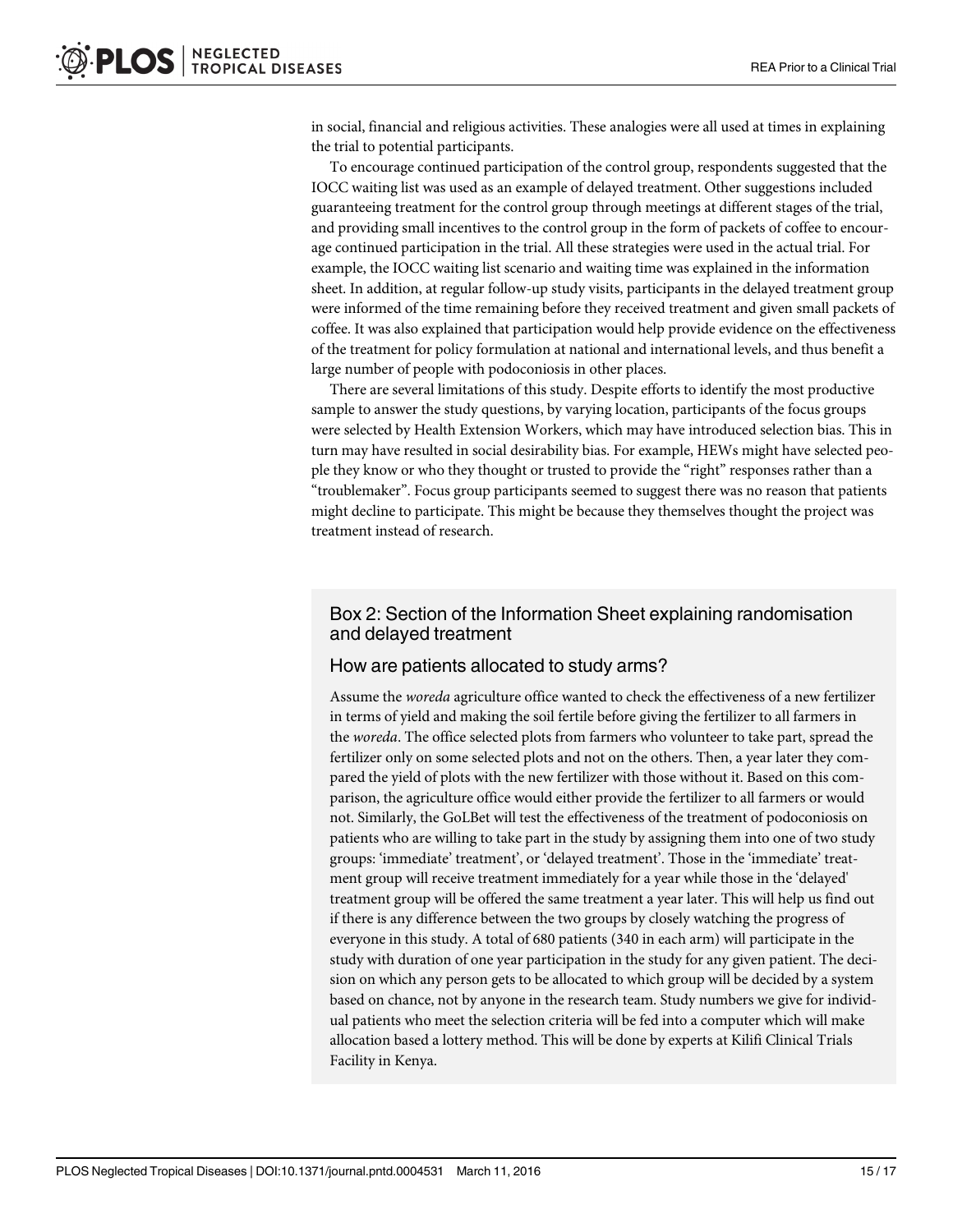<span id="page-15-0"></span>In order to reduce the effect of the 'therapeutic misconception' in the actual trial, the difference between research and treatment was clearly explained in the information sheet. For example, the section of the information sheet about the study was explained as follows: "...we're trying to learn more about the effectiveness of the treatment of podoconiosis. Experience from NGOs so far has shown the current treatment for podoconiosis to work and to be safe. However, more research is required to test the effectiveness the treatment. Unlike projects which are mainly focused on provision of prevention and treatment services, the GoLBet [the trial] study is mainly focused on finding out evidence about the effectiveness of the current treatment and make it widely available in the future for everybody's benefit". In addition, randomisation and delayed treatment were explained ([Box 2](#page-14-0)).

Finally, during the provision of the information and before individual consent was given, subjects were encouraged to ask questions and describe in their own words important aspects of the study including the aims and procedures of the study, awareness of risks and benefits, privacy, voluntary participation, awareness of the possibility of withdrawing at any time and understanding how to get further information.

Interviews were conducted in Amharic, and analysis was done in English. Preferably, qualitative data analysis should be conducted in the language of interview to minimise loss of meaning during translation.

In closing, this REA provided useful information for preparing for and conducting a randomised controlled trial of podoconiosis treatment in northern Ethiopia. This study highlights the utility of rapid ethical assessment prior to clinical trials involving complex procedures and concepts.

### Author Contributions

Conceived and designed the experiments: GD HN AA. Performed the experiments: HN TA. Analyzed the data: HN TA GD. Contributed reagents/materials/analysis tools: HN TA GD. Wrote the paper: HN. Reviewed major conclusions reached: GD. Revised the manuscript: TA AA GD.

#### References

- [1.](#page-1-0) The Nuremberg Code (1947). BMJ 1996, 313: 1448.
- [2.](#page-1-0) World Medical A:World medical association declaration of helsinki: Ethical principles for medical research involving human subjects. JAMA 2013, 310: 2191–2194. doi: [10.1001/jama.2013.281053](http://dx.doi.org/10.1001/jama.2013.281053) PMID: [24141714](http://www.ncbi.nlm.nih.gov/pubmed/24141714)
- [3.](#page-1-0) National Commission for the Protection of Human Subjects of Biomedical and Behavioral Research (NCPHSBBR):The Belmont Report: Ethical Principles and Guidelines for the Protection of Human Subjects of Research Washington, DC: Department of Health, Education and Welfare 1979,
- [4.](#page-1-0) Council for International Organization of Medical Sciences (CIOMS):International Ethical Guidelines for Biomedical Research Involving Human Subjects. Avenue Appia 20, CH1211 Geneva 27, Switzerland: CIOMS, c/o WHO: 2002.
- [5.](#page-1-0) International Conference on Harmonisation of Technical Requirements for Registration of Pharmaceuticals for Human Use: ICH harmonized tripartite guideline. Guideline for good clinical practice E6. ICH 1996. Avialable: [http://wwwichorg/fileadmin/Public\\_Web\\_Site/ICH\\_Products/Guidelines/Efficacy/E6/](http://wwwichorg/fileadmin/Public_Web_Site/ICH_Products/Guidelines/Efficacy/E6/E6_R1_Guidelinepdf) [E6\\_R1\\_Guidelinepdf](http://wwwichorg/fileadmin/Public_Web_Site/ICH_Products/Guidelines/Efficacy/E6/E6_R1_Guidelinepdf)
- [6.](#page-1-0) Krosin MT, Klitzman R, Levin B, Cheng J, Ranney ML:Problems in comprehension of informed consent in rural and peri-urban Mali, West Africa. Clin Trials 2006, 3: 306–313. PMID: [16895047](http://www.ncbi.nlm.nih.gov/pubmed/16895047)
- [7.](#page-1-0) Tam NT, Huy NT, Thoa LTB, Long NP, Trang NTH, Hirayama K, Karbwang J:Participants' understanding of informed consent in clinical trials over three decades: systematic review and meta analysis. Bull World Health Organ 2015, 93: 186–198H. doi: [10.2471/BLT.14.141390](http://dx.doi.org/10.2471/BLT.14.141390) PMID: [25883410](http://www.ncbi.nlm.nih.gov/pubmed/25883410)
- [8.](#page-2-0) Manafa O, Lindegger G, IJsselmuiden C:Informed consent in an antiretroviral trial in Nigeria Indian J Med Ethics 2007, 4: 26–30. PMID: [18630217](http://www.ncbi.nlm.nih.gov/pubmed/18630217)